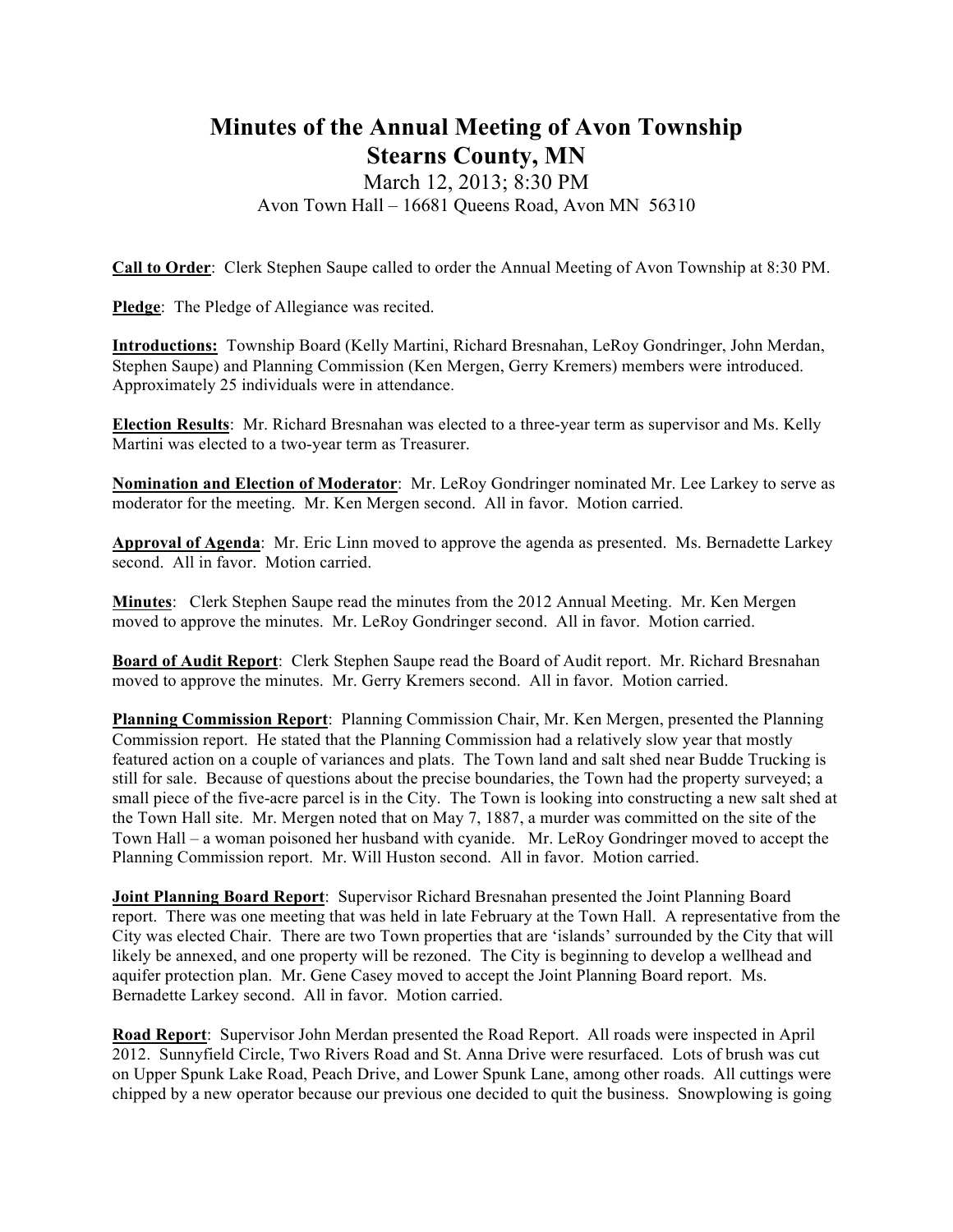well. More salt/sand mix has been used this year than last year. The Town has a snow removal policy that is posted on the Town website. If there is a problem with a road, residents should contact one of the Supervisors. Mr. Ken Mergen moved to approve the Road Report. Mr. Gerry Kremers second. All in favor. Motion carried.

**Appropriation of Township Budget for 2014**: Supervisor LeRoy Gondringer presented the proposed budget for 2014. The main expense is the Town Hall bond payment of about \$70,000 for the upcoming year. The building will be paid off in eight years. The Supervisors recommend a 2014 levy of \$424,100, which is the same as the past few years. Mr. Will Huston moved to approve the Town budget recommended by the Supervisors. Mr. Ken Mergen second. All in favor. Motion carried.

**Levy Approval for 2014**: Ms. Kelly Martini moved to approve a General Revenue levy of \$153,900 for 2014. Mr. Will Huston second. All in favor. Motion carried. Ms. Kelly Martini moved to approve a Road & Bridge levy of \$196,700 for 2014. Mr. Will Huston second. All in favor. Motion carried. Ms. Kelly Martini moved to approve a Fire Fund levy of \$63,500 for 2014. Mr. Will Huston second. All in favor. Motion carried. Ms. Kelly Martini moved to approve a Capital Reserve levy of \$10,000 for 2014. Mr. Will Huston second. All in favor. Motion carried. Ms. Kelly Martini moved to approve a Total levy for 2014 of \$424,100. Mr. Will Huston second. All in favor. Motion carried.

**Fire Department Report**: Mr. Eric Linn, Fire Chief, presented the Fire Department Report. The Fire Department responded to 157 total calls in the City, Town, and Collegeville Township. There were 60 calls in the Town last year (39 medical, 21 fire) that required 745 hours of service. This is an increase from the previous year (41 calls in 2011, 548 hours). The department currently has 25 members, though they may need to increase this number. Fundraisers included the Blattner Golf Open, Spunktacular Days, and the calendar. The department has a new rescue truck. Though used, it is in excellent shape and came with a generator, radios and a cutting tool. They plan to purchase a heavy-duty washing machine to clean gear. Severe weather awareness week is April  $15 - 18$ . The City may be showing some interest in joint ownership of the Fire Department. Mr. Ken Mergen moved to approve the Fire Department report. Mr. Earl Sadlowsky second. All in favor. Motion carried.

**Avon Compost Site**: The Town owes the City \$2000 for use of the compost facility in 2012 and 2013. Mr. Gene Casey moved that the Town should allocate at least \$1000 to support use of the Avon City Compost facility by Town residents. Bresnahan second. All in favor. Motion carried. The Town will use a SCORE grant to help defray remaining costs.

**Road Maintenance**: Some residents have complained that the roads need to be better cleared of brush and trees. Though the Town has one person doing this, it is difficult to keep ahead especially because the Town has minimized spraying because of resident complaints. The Town will get more aggressive with cutting and spraying. Residents will be allowed to opt out of spraying. If there is a tree in the road, call one of the Supervisors to have it removed. Residents are reminded that no structures, trees or bushes are permitted in the road right-of-way.

**Town Newsletter** – No one was opposed to a newsletter.

**Gopher Bounty** – The bounty began a few years ago in response to road damage from gopher tunnels. Mr. Will Huston moved to continue the bounty. Mr. Tim Preusser second. All in favor. Motion carried.

**Official Posting Places & Newspaper**: Mr. Ken Mergen moved that the Township Hall, *Dahlin's* and *The Store* be the legal posting places. Mr. Richard Bresnahan second. All in favor. Motion carried. Mr. Ken Mergen moved that the *Albany Enterprise* be the legal newspaper for the Town. Mr. Richard Bresnahan second. All in favor. Motion carried.